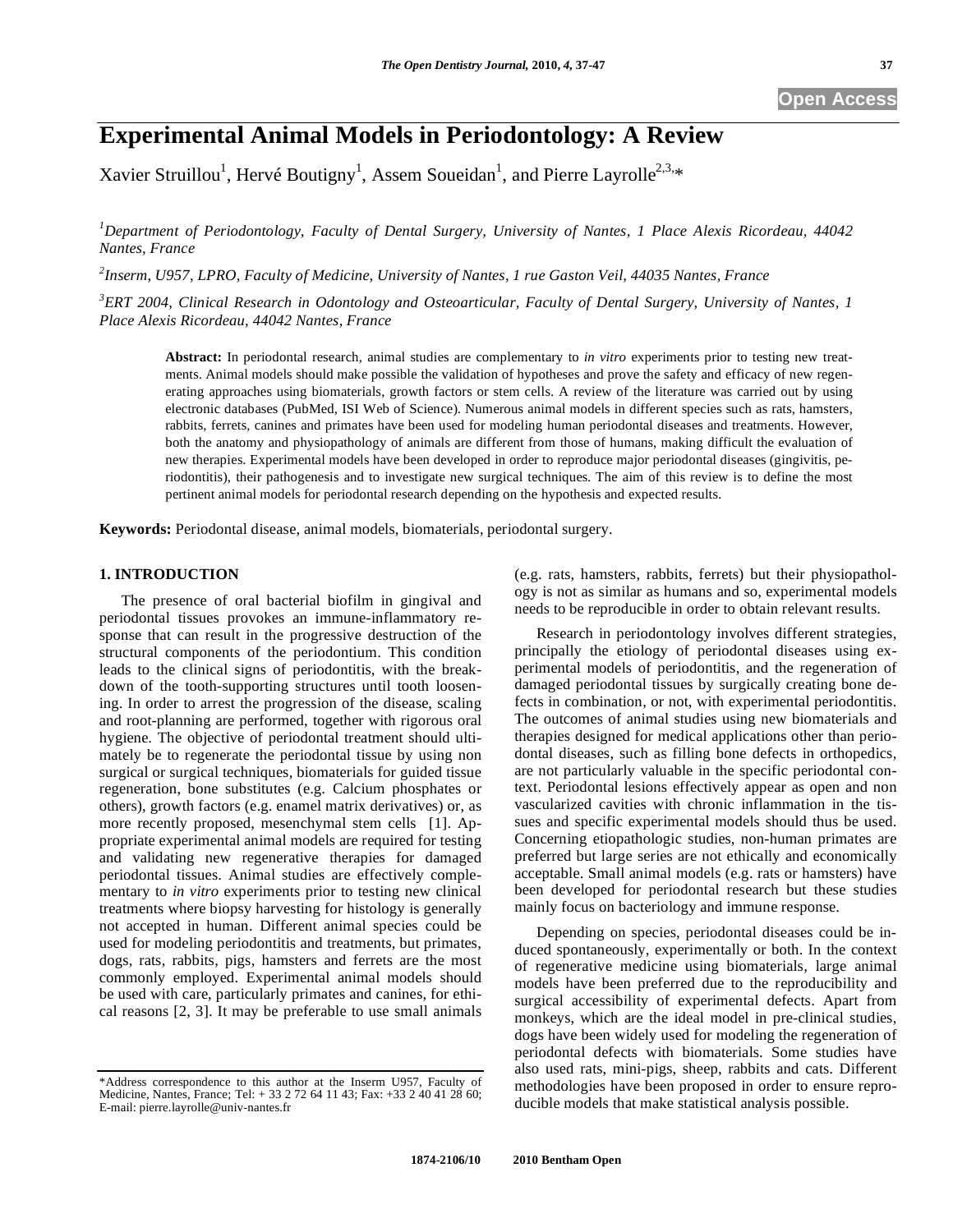|                            | <b>Research Based on Pathogenesis of Periodontal Disease</b> |                 |                                 | <b>Research Based on Periodontal Treatment</b><br><b>Modalities</b> |           |
|----------------------------|--------------------------------------------------------------|-----------------|---------------------------------|---------------------------------------------------------------------|-----------|
| Pertinence of the<br>Model | Disease etiology                                             | <b>Calculus</b> | Immunology and<br>Micriobiology | <b>Biomaterials</b>                                                 | Implant   |
| Non Human Primates         | Excellent                                                    | Medium          | Excellent                       | Excellent                                                           | Good      |
| Dog                        | Good                                                         | Good            | Good                            | Excellent                                                           | Excellent |
| Minipig                    | Low                                                          | Low             | Low                             | Good                                                                | Medium    |
| Rabbit                     | Low                                                          | Low             | Low                             | Medium                                                              | Medium    |
| Ferret                     | Medium                                                       | Good            | Low                             | Low                                                                 | Low       |
| Rat                        | Low                                                          | Medium          | Good                            | Medium                                                              | Low       |
| Hamster                    | Low                                                          | Medium          | Good                            | Low                                                                 | Low       |

**Table 1. Decision Making of Laboratory Animal Model** 

The aim of this review is to summarize the animal models used for periodontal research. The first part concerns the choice of the most suitable animal model related to expected results. In the second part, the different animals will be detailed, describing their anatomy, physiopathology of periodontal disease and their preferential interest in periodontal research.

## **2. SELECTION OF ANIMAL MODELS FOR PERIO-DONTAL RESEARCH**

The selection of an experimental model is determined by research objectives, as well as laboratory constraints such as housing of large or non standard animals. The use of large animals with ethical and social issues such as monkeys and dogs should be reserved for last phase validation of new treatments prior to use in human clinical practice. In most cases, small animal models such as rats or hamsters will be sufficient to assess the role of bacteria, diet or other factors in periodontal inflammation at the histological level, providing sufficient statistical significance and pre-clinical relevance.

Table **1** summarizes the different animal models used in periodontal research. The relevance of animal models for studying periodontal diseases, biomaterials, dental implants, or new regenerative strategies is indicated.

# **3. EXPERIMENTAL GINGIVITIS AND PERIODON-TITIS**

In order to study the origin and evolution of periodontal diseases, the animal model should have characteristics for the disease process that are similar to those encountered in humans. These experimental etiopathogenics studies should use indices similar to those in clinical practice: gingival index, calculus index, depth of subgingival pockets, tooth loosening. These experimental data may be completed with radiographs, blood immunology assays, bacteria determination and histology analysis.

Experimental studies conducted in monkeys are highly relevant for human clinical practice as they present comparable anatomy and develop similar periodontal diseases with similar clinical symptoms. However, experimental research in monkeys requires a strong ethical justification of their care and use and should take into account the purchasing, transportation and housing expenses of these animals over long periods.

The occurrence of periodontal diseases in dogs is high, increases with ageing and thus, the etiopathology is closely related to humans [4]. Although there are certain differences in the inflammatory response as well as in the bacterial population, dogs are widely used in gingivitis and periodontitis research. Calculus deposits lead to gingivitis [5] but contrary to humans, the sub-connective tissue remains almost normal in dogs. The conversion from gingivitis to periodontitis is not systematic but could be experimentally induced by fixing ligatures around the teeth [6, 7].

Rodents and rats in particular, are ethically relevant models for experimental periodontal research. The structure of the dental gingival area is quite similar to that observed in humans [8]. However, the occurrence of periodontal diseases in rats is less frequent than in human, although the pathology can be induced by inoculating bacteria, giving a carbohydrate-rich diet and fixing ligatures around the teeth. This experimental model is not optimal for studying the evolution of the disease over long periods using histology because of the continuous growth and migration of the teeth. This model is widely used for microbiological and immunological studies [9]. In addition, the use of gnobiotic or germ-free animals appears to be very interesting for the opportunities they give for carrying out mono-infections by periodontopathogens bacteria of human origin.

The etiopathology of periodontal diseases in hamsters is similar to that in rats. Experimental periodontitis is easily obtained by feeding animals with a carbohydrate-rich diet. In this model, research focuses on microbiology and immunology [10].

## **4. CALCULUS**

Although monkeys are the most closely related model to humans, research on calculus has mainly been conducted on dogs, rats or ferrets. Abundant calculus deposits associated with periodontitis was observed in aged dogs. This model is therefore of value for testing different techniques for remov-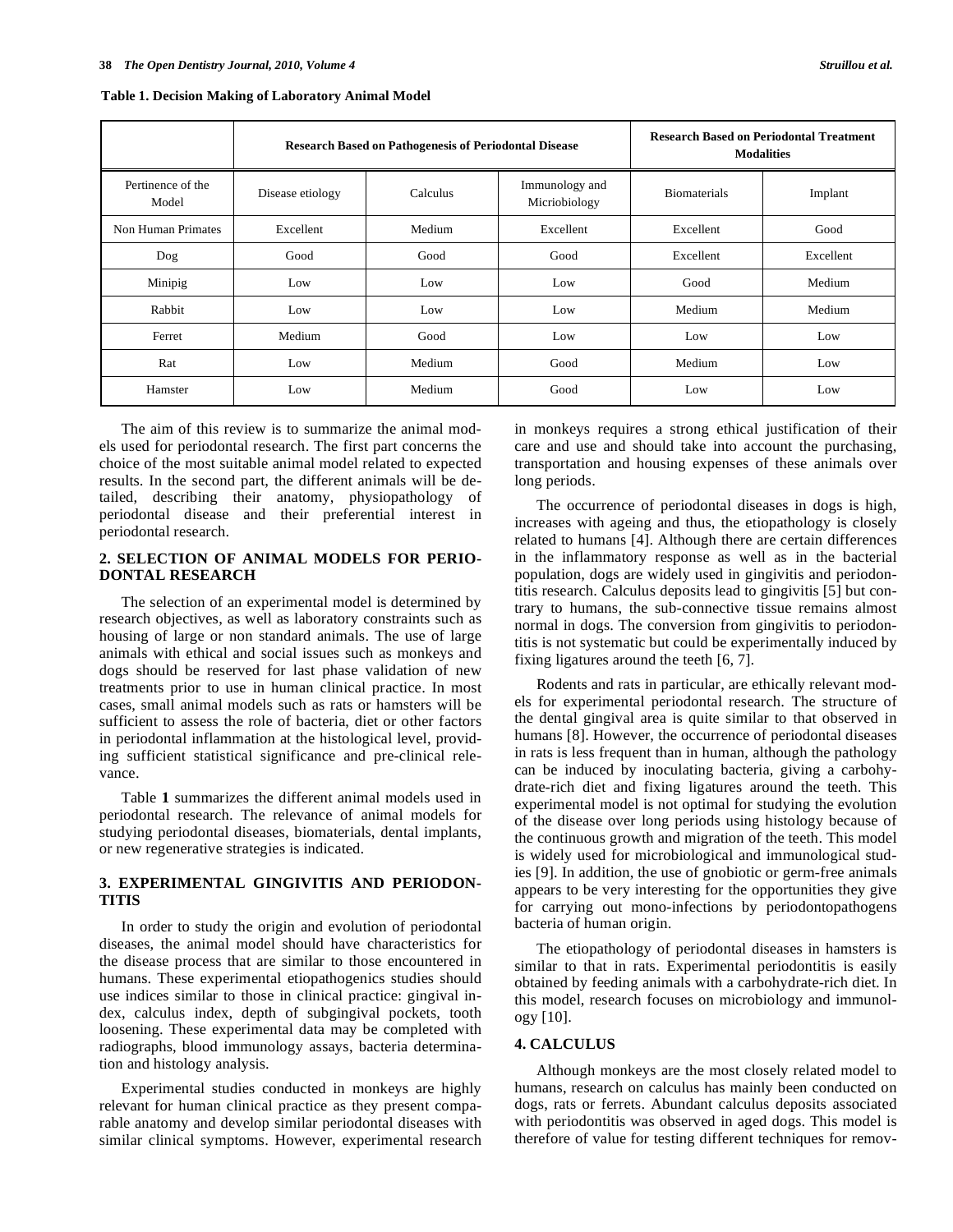

**Fig. (1).** Intrabony defects on mesial root of monkey mandibular molars as described by Sculean *et al*. 2000.

ing subgingival calculus. Rats and hamsters with appropriate feeding develop dental and subgingival calculus making research possible on large numbers of animals.

## **5. SURGICAL PERIODONTAL DEFECTS AND TREATMENTS**

Different biomaterials and tissue regenerative treatments have been tested in large pre-clinical models, mainly monkeys and dogs and to some extent in pigs and rabbits. A literature research on Medline (key words: experimental periodontal disease, various animals such as dog, surgical techniques such as regeneration, biomaterials) gave about 200 publications, in the last ten years (1999 to 2009), in experimental periodontitis using biomaterials (guided tissue regeneration, grafting biomaterials or enamel matrix proteins) and tissue engineering. Most of these papers published in the last decade concern new materials as enamel matrix proteins or BMP, compared to standard procedures as guided tissue regeneration or grafting material, used to evaluate histologically the regeneration of periodontal tissues. Thus, the information obtained allows the passage to clinical use in humans.

The selection of these animals was based on similar pathologies and the ease of surgically created clinicallyrelevant defects. Experimental periodontal defects may be obtained in three different ways [11]: (i) the acute defect model, (ii) the chronic defect model and (iii) the acute/chronic defect model. In the acute model, all defects are surgically-induced by removing surgically all the periodontal components (bone, cementum and periodontal ligament). Reproducible defects in experimental and control sites are created. In the chronic model, lesions are obtained by placing orthodontic elastics, silk sutures or ligatures around teeth during 12 to 20 weeks, depending on the type of animal studied. These defects are deeper in the interproximal spaces than in the buccal or lingual surfaces. In the combined acute/chronic model, the defects are surgically-created and ligatures are placed to ensure calculus accumulation and to prevent spontaneous regeneration of the defects. Periodontal and osseous defects are created at the alveolar crest of the ramus bone. These studies concern critical-sized defects that will not spontaneously heal during the study in order to prevent bias. The size of the defect depends on the anatomy and

physiology of the species considered. The most commonly used models in periodontal research are monkeys and dogs.

# **6. THE DIFFERENT ANIMAL MODELS IN PERIO-DONTOLOGY**

The animals used in periodontal research have a different anatomy, dentition and structure of periodontal tissues. Furthermore, the physiopathology, oral bacteria and inflammation response vary between species.

#### **1) Non-Human Primates**

Monkeys have the advantage of probably being philogenetically similar to humans. All non-human primate species offer a wide range of sizes: from about 300 to 350 gram for certain marmosets, to sizes similar to humans for the largest such as chimpanzees and gorillas. All these species are diphyodont. Macaques, baboons and chimpanzees have the same dental formula as human: I 2/2, C 1/1, Pm 2/2 and M 3/3. However, marmosets have a different formula with I  $2/2$ , C  $1/1$ , Pm  $3/3$  and M  $2/2$ . The anatomy of teeth and roots is close to that of humans, but the size is smaller. The canines in most non-human primates are elongate and prehensile. In gorillas and baboons, the premolars have more than one root.

Certain species of non-human primates have periodontal diseases at an adult age [12]. Histologically, the structure of the periodontium is also similar to that observed in humans. Microbiologically, in *Macaca fascicularis* (cynomolgus monkeys), the composition of the plaque is Gram positive rods and cocci for supragingival plaque and anaerobic Gram negative rods for subgingival plaque [13, 14]. The inflammatory response to periodontal disease is quite similar to that found in humans. Connective tissues are infiltrated by plasma cells, lymphocytes and neutrophils. In other species, such as squirrel monkeys and marmosets, there is very limited inflammatory infiltrate. These major differences with humans make them inappropriate models for studying the pathogenesis of periodontitis [15]. Nevertheless, the marmoset has been the most frequently-used non-human primate in periodontal research.

In the last ten years, 25 articles have been published using monkeys for research relating to periodontal healing [16- 18] filling with biomaterials [19, 20], guided tissue regenera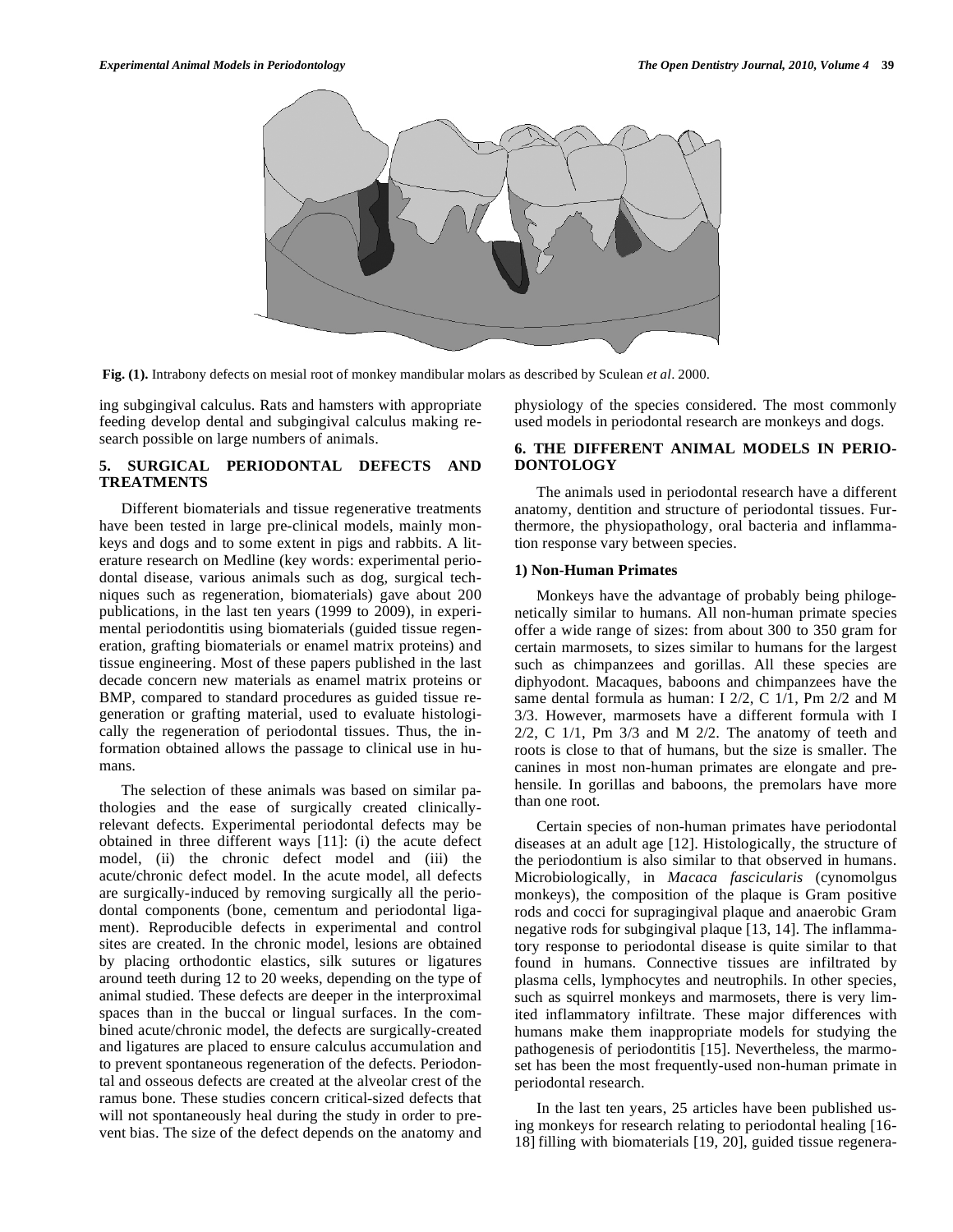tion [21], enamel matrix derivatives [22-24], or implant surgery [25-31]. These surgical approaches, are, for the most part, carried out on Macaca fascicularis. All the teeth can be used, which makes it possible to obtain an important number of test sites, with a limited number of animals. For example, in the study by Sculean *et al.* [23], 24 lesions (intraosseous and fenestration defects) were created at the level of the incisors and premolars in only 3 monkeys. The intraosseous defects (n=18) were located in the mesial part of each tooth and had a depth of between 6 and 8 mm (Fig. **1**). In order to prevent any spontaneous healing and to promote plaque accumulation, metal strips were placed in the defects and were attached to the teeth using a composite material. Standardized critical-sized defects of the fenestration type (n=6) were made in the same monkeys. The defects were treated by guided tissue regeneration (GTR) or by induced guided regeneration by enamel matrix proteins (EMD). Control defects were treated with coronally repositioned flaps. This model is quite similar to those used in clinical human studies, and, for this reason, appears to be a pertinent animal model.

Class III furcation lesions can also be used as surgical periodontal model in the mandibular molars of monkeys [32].

Monkeys were used because they present anatomical similarities with humans. However, it is difficult to obtain a large number of animals and it is thus imperative that a maximum number of defects be created in order to obtain a sufficient quantity of test and control sites to make adequate statistical analysis of the results possible. Moreover, ethical considerations and regulations should be fulfilled in order to prevent any trafficking of protected species.

#### **2) Dogs**

Many experimental studies on gingival and periodontal diseases have been conducted in dogs. The beagle is one of the most commonly used due to its size and its extremely cooperative temperament. Globally, all periodontal tissues and the size of the teeth are quite similar to those observed in humans. However, some major differences exist between dogs and humans as the lack of lateral movements, no occlusal contacts for all the premolars and presence of open contacts between teeth. The frequent lack of gingival sulci and crevicular fluid, a different composition of periodontal plaque and calculus are other important differences between dogs and humans [33]. All dogs are diphyodont with deciduous and permanent dentition. The formula for permanent dentition is I 3/3, C1/1, Pm 4/4, M 2/3. All domestic dogs have a natural susceptibility to periodontal diseases in adult age but may be maintained healthy by appropriate plaque control. Periodontal alterations, including gingivitis and periodontitis, increase in prevalence and severity with age, faster than in man but with the same etiologic factors. Gingivitis may be generalized and associated with bleeding on probing, the presence of supragingival and subgingival plaque, calculus and severe bone loss including osseous defects. Currently, gingival recessions appear in the severe forms of periodontal diseases in dogs. Supragingival plaque is mostly composed of Gram positive cocci. The subgingival flora is mainly anaerobic Gram negative cocci and rods (Porphyromonas gingivalis, Fusobacterium nucleatum, Capnocytophaga).

Gingivitis in dogs may be accelerated by an appropriate soft, minced diet, promoting the accumulation of supragingival plaque and calculus [34-37]. In healthy dogs, the gingival sulcus is most frequently absent. The junctional epithelium and epithelial attachment extend to the most coronal level on the gingival margin. In early gingivitis, the inflammation is limited to this marginal part of the gingival tissue with the presence of neutrophils and monocytes leaving most of the connective tissue free of infiltrate. At the later stages, the infiltrate extends apically subjacent to the junctional epithelium with the formation of gingival pockets.

Periodontitis in dogs occurs on the basis of pre-existing gingivitis. There is a formation of periodontal pockets lined with typical pocket epithelium. In the connective tissue, the dense cellular infiltrate consists mainly of plasma cells and lymphocytes. The osteoclastic resorption of alveolar bone may result in deep, narrow lesions extending vertically around a single root leaving the interdental space intact [38, 39]. The bone defect can involve the furcation areas of premolar and molar teeth. In colony dogs, periodontitis appears earlier and more severely than in domestic dogs [40]. The bifurcation regions are more frequently deteriorated than the interdental spaces. The first and second premolars are the most frequently lost teeth.

In summary, the prevalence and severity of gingivitis and periodontitis in dogs increase with age but vary markedly between the different breeds. Some dogs are susceptible to periodontal disease and others are more resistant. The differences can be explained more by the nature of the infection or genetics than by diet. In these natural periodontal diseases, the extent and localizations of the periodontal lesions are not homogeneous [41], which may be considered to be a limitation for the model.

More than one hundred publications were found for periodontal research involving dogs for healing defects with various biomaterials, membranes, or with enamel matrix derivatives. A surgical model was proposed by Wikesjo in 1994 [42]. Critical-sized supra-alveolar defects [42, 43], measuring 6 mm, were created at the level of the mandibular premolars (Fig. **2**). The class III furcation defects thus obtained made it possible to test various regeneration procedures, whether or not they were associated with a filling biomaterial [44-46].

Two methodological approaches were described: treatment of surgical defects on the 3rd and 4th mandibular premolars [47-49], or a test based only on the 3rd premolar after avulsion of the 2nd and 4th premolars [50-53]. These approaches were used to evaluate regeneration procedures using BMP, GTR, enamel matrix proteins or grafting materials as bioactive glass [54-57].

On the upper jaw, intraosseous defects on premolars and molars were also described [45, 58, 59]. The number of residual osseous walls present at the level of the surgical defect was considered to be an important factor for healing. Defects of 4 mm in width and depth with 1 or 3 osseous walls were regarded as reproducible and relevant models for evaluating biomaterials in periodontal regeneration [60, 61]. The forma-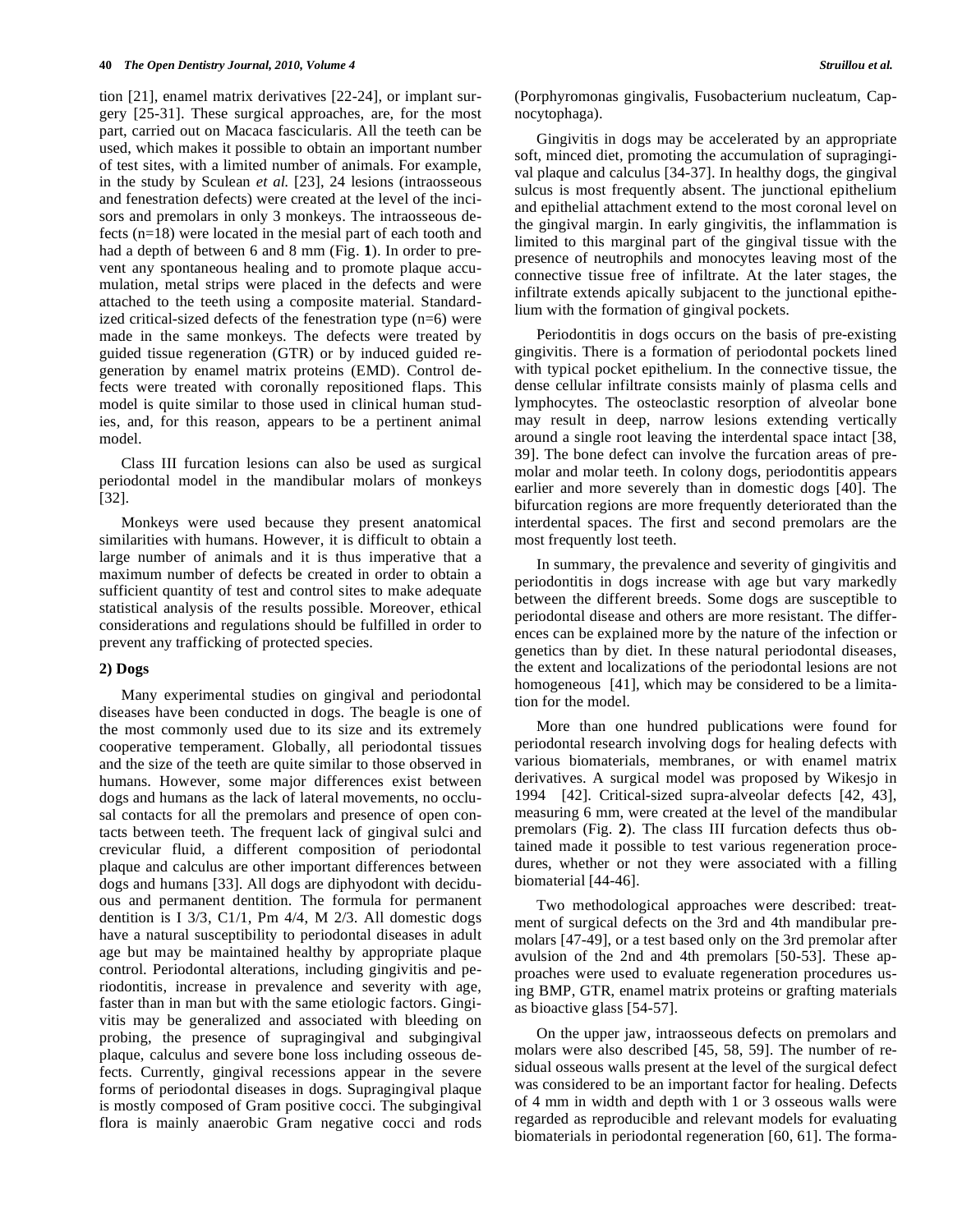

**Fig. (2).** Supraalveolar critical size periodontal defects on dog mandibular premolars as described by Wikesjo *et al.* 1994.

tion of critical-sized fenestrations on the buccal face of maxillary canines may also make it possible to evaluate filling biomaterials or regeneration techniques [62-67]. Defects in the form of dehiscence at the level of the buccal roots of the molars were also created in dogs [68]. Dogs also served as the animal model in muco-gingival surgery by creating recessions on the canines which were treated either by palatine connective tissue grafts, or by guided tissue regeneration [69-71].

Concurrently to these surgically-created lesions, it was also possible to obtain experimental periodontal defects by placing silk bindings around the teeth for a period of 4 to 6 months [72, 73] or to use spontaneous class II furcation defects occurring with periodontal disease in old dogs [74,75]. Combined techniques, such as placing bindings associated with surgical creation of periodontal defects, were also used to evaluate filling biomaterials and/or regeneration procedures [76, 77]. Dogs were also used as models in guided osseous regeneration [78, 79] and in implant surgery [80-82]. The ramic angle is also used in the implant approach, creating critical-sized defects filled with various biomaterials [83]. Peri-implantitis was induced by installing, for two months, bindings around dental implants. The osseous defects around the implants obtained in this way seemed relatively comparable with those observed in humans [84]. More recently, a study in dogs has reported research on mesenchymal stem cells and tissue engineering in the treatment of periodontal diseases [85-88]. In summary, the most commonly used animal model in periodontal research seems to be dogs due to reproducible critical-sized defects.

## **3) Rats**

The rat is the most extensively-studied rodent for the pathogenesis of periodontal diseases. Typical rodent dentition is I 1/1, C 0/0, Pm 0/0, M 3/3. The incisor is rootless. The structure of the dental gingival area in rats is quite similar to that observed in humans [8], with a shallow gingival sulcus and attachment of the junctional epithelium to the tooth surface. However, there are some differences: the first is the keratinisation of the crevicular epithelium in rats; the second is the relationship between the gingival and junctional epithelium with desmosomal contact between the most superficial cells of the gingival epithelium and the non keratinized cells of the junctional epithelium [89]. Despite this structural difference, the junctional epithelium appears to be a pathway for foreign substances, bacterial endotoxins, and for inflammatory cell exudations, similar to what occurs in humans.

As rats age, their dental tissues evolve, including continuous eruption of the teeth with permanent apposition of cementum and bone in relation to wear on all molar occlusion surfaces. All these phenomena cause a progressive shift in the position of the molars in three-dimensional space, resulting in global movement in an occlusal-distal-buccal direction compared to the occluso-mesial drift observed in humans. Wear on the occlusion surfaces leads to anatomical crown attrition and an increase in root length by apposition of cellular cementum. The cemento-enamel junction moves with time in an occlusal direction more rapidly than bone deposition at the alveolar crest. All components of the periodontal tissues are in permanent remodelling and the continuous occlusal-distal-buccal movement of rat molars appears to be a physiological expression of adaptive changes required by growth changes in the jaws and by rapid occlusal wear [15]. All these physiological and age-related phenomena have a strong impact on the interpretation of data obtained in experimental periodontal diseases, not only in rats but also in other rodents.

Under natural conditions, the rat appears to be extremely resistant to periodontal diseases, which is a remarkable difference with humans. Nevertheless, some strains may develop periodontitis by inoculation of specific bacteria, or with an appropriate diet, increasing the percentage of carbohydrates in food that accelerates the progression of the disease [15], or by fixing ligatures around the teeth (Fig. **3**). The first step in periodontal alterations observed in diseasesusceptible strains is the appearance of marginal gingivitis with edema and ulcerations. Secondly, there is formation of deep pockets filled with food debris and hair. In severe degrees of periodontitis, the lesions affect the interradicular and interdental spaces with extensive alveolar bone resorption and denudations of the molar roots [15].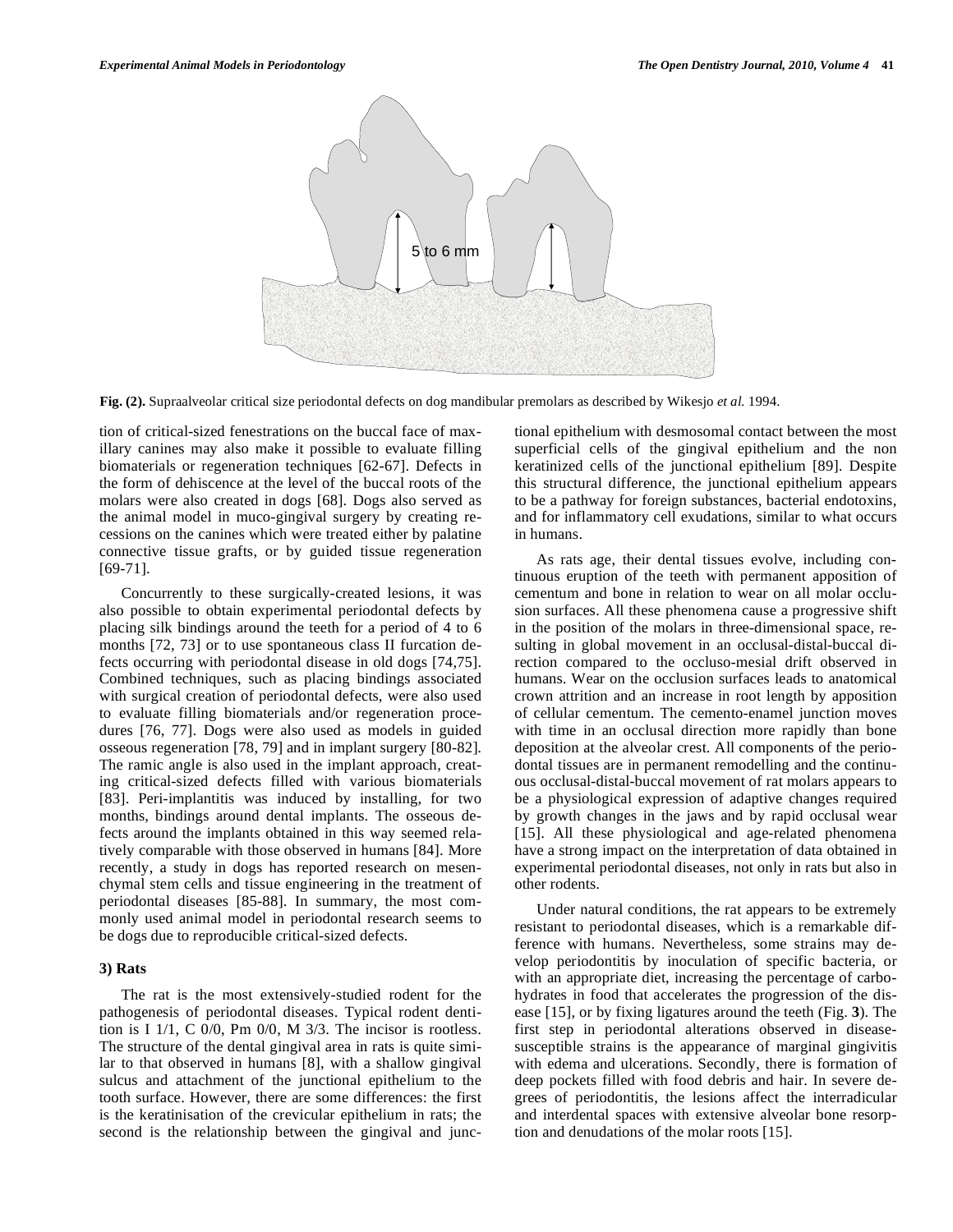

**Fig. (3).** Placement of silk or cotton ligatures around teeth on rats.

The most commonly-used strains are Wistar or the Spraque-Dawley. In periodontal disease-resistant strains, like germ-free Spraque-Dawley or white Lobund, experimental periodontitis may be obtained by using silk ligatures tied around the molars or by specific bacterial inoculations [90].

In rats, periodontitis appears to be an infectious process. Inoculations or injections of various periodontal pathogens such as *Prophyromonas gingivalis, Aggregatibacter actinomycetemcomitans, Fusobacterium nucleatum, Capnocytophaga, Eikenella corrodens, Actinomyces viscosus,* and *Streptococus sobrinus* can induce periodontal lesions [91]. After infection, the destruction of the periodontal tissue occurs quite rapidly. Inoculating Gram-negative bacteria induces a poor inflammatory response which is not similar to that found in humans. There are mainly neutrophils, few lymphocytes and an absence of plasma cells in the gingival tissues. Tissue destruction and host-response are different and depend on the type of bacterial agent applied. In rats, the appearance of gingivitis is not a systematic precursor of periodontal breakdown. At this initial stage, inflammation may only be localized around the junction epithelium. In this region, there is high phagocytic activity and neutrophils form a protective barrier. Bone resorption is then inconstant. Acute interdental inflammation characterized by an ulcerated junctional epithelium, infiltration of all supra-alveolar connective tissue by neutrophils and high osteoclastic activity has been observed in only about 10 % of animals up to 100 days of age [92, 93]. The osseous defects observed were principally crater-like. The lesions were filled with bacteria in contact on one side with the entire root surface and on the other side, with residual connective tissue infiltrated by neutrophils, macrophages and lymphocytes. In Gram-negative infection, mainly periodontal lesions develop and quite early in the maxilla, later on the mandible. The appearance of severe crater-like bone defects may occur six to eight weeks after infection, and depends on the type of bacteria. The destructive process in response to Gram-negative bacteria can take place in the absence of cell-mediated immune response [94].

In the last 10 years, a surgical model in rats has been proposed [95]. As shown in Fig. (**4**), this model consists of surgically creating a periodontal defect in the form of fenestrations on the radicular surfaces of the second mandibular molars. After an extraoral incision, the bone in front of the second molars, as well as cement, were eliminated by using a burr under saline irrigation. The defects were standardized both in terms of depth (1.5 mm) and width (3 mm). This surgical model on the rat was reprised by Huang [96]. The rat was also used to evaluate the healing of supra and intraosseous defects after use of enamel matrix derivatives [97]. In these studies, standardized defects were created surgically in the roots of the first molars. The ramus area was also proposed to evaluate guided osseous regeneration techniques [98]. The toothless alveolar crest between the incisor and the first molar, or the edge of the mandible, are also interesting surgical models in guided osseous regeneration [24, 32]. Furthermore, rats are well accepted animals for experimental research. The breeding and housing costs are relatively low, making it possible to carry out studies with sufficient numbers for statistical analysis. However, the continuous occlusal eruption and osseous apposition on the dental roots makes the modelling and analysis of the results difficult and can result in significant bias. The use of rats in a surgical defect model seems promising, however, and should develop in the years to come [99].



**Fig. (4).** Periodontal surgical defects on rats as described by King *et al.* 1997.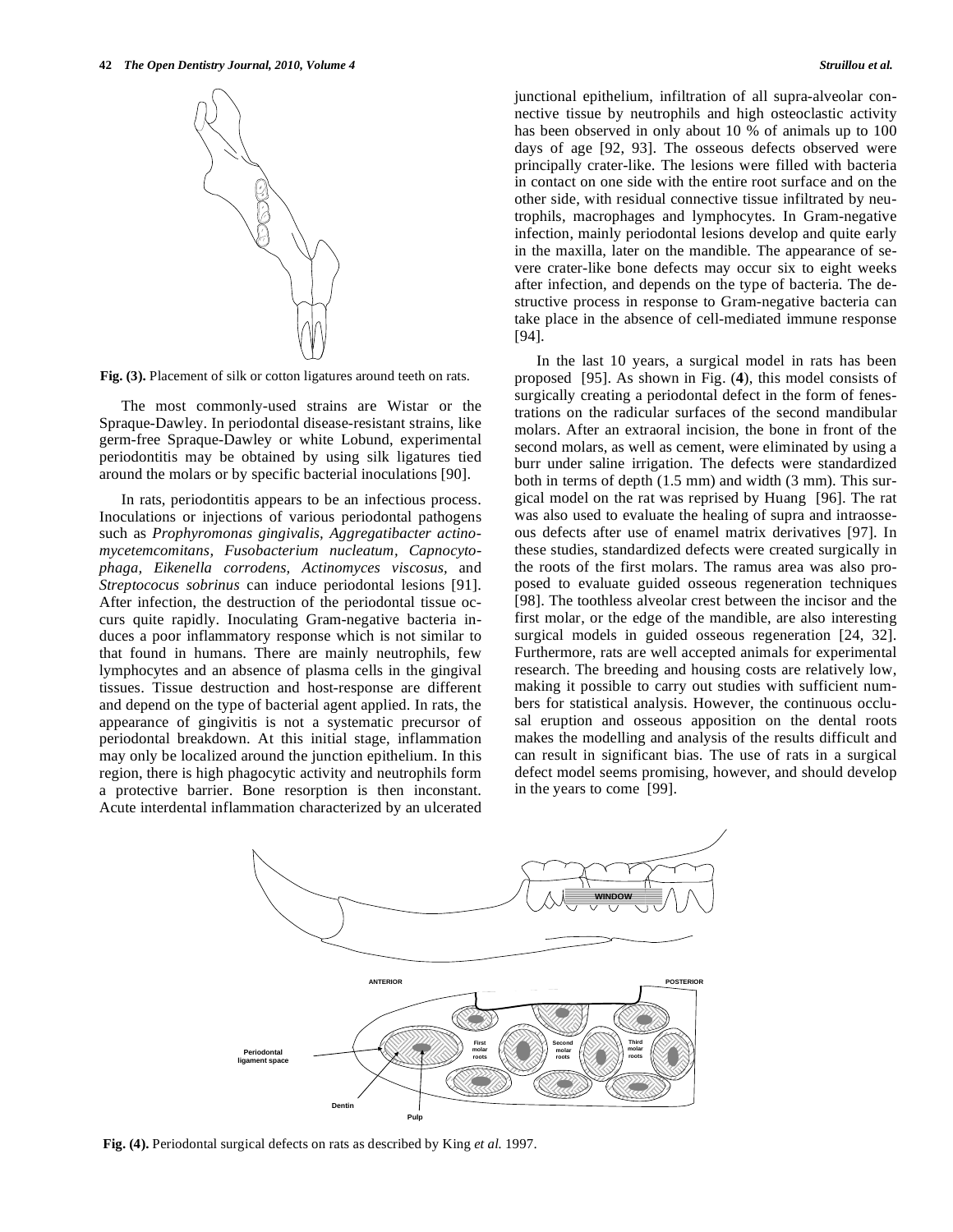#### **4) Hamsters**

In hamsters, periodontal disease does not occur spontaneously but may be obtained experimentally. The golden Syrian hamster is the most commonly used. The dentition formula is identical to rodents: I 1/1, C 0/0, Pm 0/0, M 3/3. As in rats, the molars move with time following the growth of the jaws and occlusal wear. The shift in the occluso-distal direction and the continuous eruption of molars seem to be less evident than in rats. Histologically, the structure of the periodontal tissue is very similar to that of rats [100] but due to the small size of this kind of animal, the interdental septum is narrower than in rats. Spontaneous periodontal disease was obtained using an appropriate diet containing high concentrations of carbohydrates, particularly sucrose [10]. With this specific diet, the plaque consisted of formic acid bacteria mixed with food debris, affecting principally the palatal and lingual surfaces, more than buccal. After plaque accumulation, there was a breakdown located at the junction epithelium and formation of crater-like gingival pockets. The inflammatory response consisted principally of neutrophils. Osteoclastic activity was stronger on the palatal and interdental side of the molar. Due to the small size of the interdental crest, bone resorption was almost exclusively horizontal with alteration of the interradicular spaces. The dynamics of alveolar bone resorption decreased significantly along the alveolar walls, and the palatal and lingual regions reacted more strongly than the buccal regions, which seemed quite inactive [101].

In summary, as in rats, the inflammatory response is very limited in hamsters and is very different from that observed in humans. The mechanisms of alveolar bone resorption in hamsters with diet-dependent periodontal lesions are quite similar to those observed in rats infected with Gram-positive bacteria.

#### **5) Ferrets**

Ferrets have a deciduous and permanent dentition. The formula is I 2/2, C 1/1, Pm 4/4, M 2/2. Ligature-induced periodontitis was obtained within 4 weeks [102, 103]. The evolution in the periodontal lesions was quite similar to that observed in humans. As the disease progressed, calculus increased both in quantity and extent. The gingiva showed signs of inflammation. Secondly, after the junctional epithelium split, gingival pockets formed that were similar to those observed in hamsters. At the histological level, the connective tissue showed large numbers of neutrophils, plasma cells and lymphocytes. Alveolar bone resorption was severe, rating up to 50 % [104].

## **6) Minks**

The dentition formula of the adult mink is I 3/3, C 1/1, Pm 3/3 and M 1/2. In minks, spontaneous periodontitis, which is age- and plaque-dependent, is observed. Nevertheless, the extent of this periodontal disease appears to be severe only in very old animals. Ranch-raised minks may carry Chediak-Higashi syndrome (CHS), genetically transmitted by an autosomal trait [105]. Young adult minks with CHS have developed aggressive periodontitis, accompanied by severe periodontal lesions and bone loss. The extent of the gingiva was quite different between the maxilla and mandible. In the upper jaw, the vestibule was deep. The incisors and canines showed a large band of attached gingiva. The later is less important at the level of the premolars and molars. In the lower jaw, the amount of attached gingiva is narrow in the incisors and premolars. Around the molars, attached gingiva appeared to be comparable to that observed in the upper jaw [106]. In CSH-affected minks, periodontal disease occurs rapidly with a high hemorrhagic inflammatory response in the marginal gingiva. Bone resorption may be variable and associated with bone crater formation and furcation lesions, correlated with the location and extent of the gingival inflammation. Histologically, the inflammatory response appears to be quite different from that observed in humans with an acute exudative and persistent inflammatory reaction added to vascular proliferation. At the level of the marginal gingiva, there was proliferation of the blood vessels, all this zone was invaded by neutrophils. The epithelium extension into connective tissue was, in proportion, greater than in other species. The space occupied by connective tissue decreased dramatically. Plasma cells and lymphocytes were rare. In CHS-minks compared to normal minks, the quantity of neutrophils and small vessels, the extent and severity of the epithelial proliferation as well as bone resorption strongly increased. In minks, neutrophils play a key role in periodontal destruction due to deficiencies in the chemotactic response and massive release of lysosomal enzymes and proteases into periodontal tissue. Minks are therefore interesting experimental models in research on the etiology of periodontal diseases. Nevertheless, housing these animals may be difficult or require specific authorizations that may explain the absence of recent publications in the literature.

## **7) Other Species**

Other animal models have been investigated for modelling periodontal diseases. For instance, mice have been studied but periodontal disease is very different to that observed in humans. The dental formula of mice is typical rodent dentition: I 1/1, C 0/0, Pm 0/0, M 3/3. Incisors have continuous growth and molars present complex physiological modifications with ageing. There is occlusal wear, bucco-occlusal motion and high hypercementosis at the apical part of each root [107]. Periodontal alterations are characterized by bone loss which is more severe at the lingual and palatal sides of the molars than at the buccal sides. There is also the presence of crater-like defects at the interdental and interradicular spaces. However, periodontal disease does not appear in mice younger than one year. The inflammatory response is relatively poor. The extensive physiological alterations in molar position in the alveolar socket over time mean that mice are not the best model for studying natural or induced periodontal disease.

Sheep have also been studied in the context of periodontal diseases. The permanent dentition of sheep consists of 32 teeth with a formula: I 0/3, C 0/1, Pm 3/3, M 3/3. The incisors have a very short root and are physiologically mobile. Periodontitis may affect these anterior teeth and is quite rapidly accompanied by deep periodontal pockets and severe bone loss. Histologically, the pocket wall is covered by a typical pocket epithelium. The connective tissue behind it is infiltrated by plasma cells. At the base of the pocket, the junctional epithelium is very short and connective tissue is infiltrated by neutrophils migrating to the apical plaque bor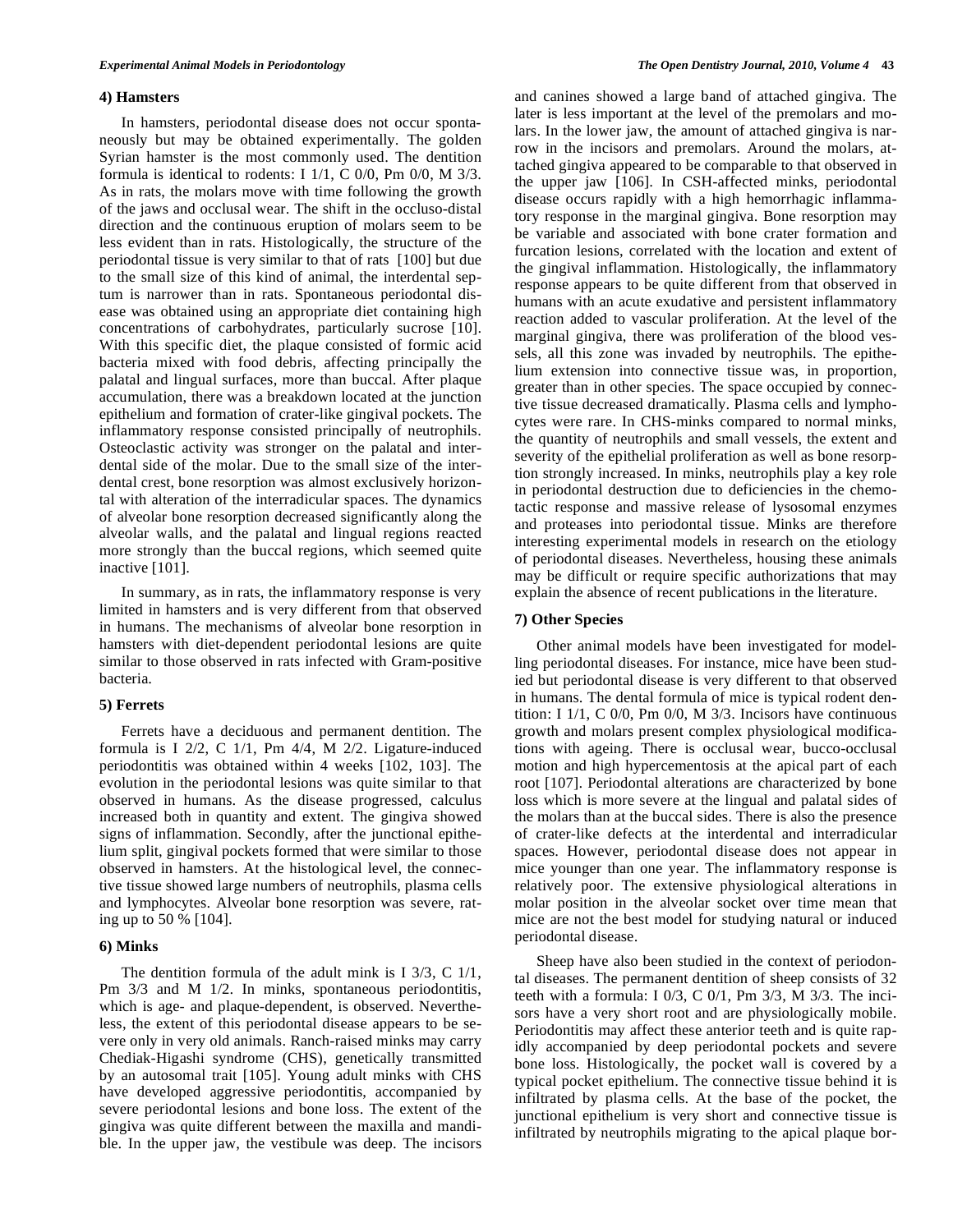der, then forming an interface layer [108]. The inflammation of the gingiva appears to be moderate. However there are no recent publications available using sheep as the animal model in periodontology.

Rabbits have mainly been used for testing biomaterials or for treatment of peri-implantitis. However, transcortical drilled holes creating tibial or radial critical-sized femoral defects are traditionally the most commonly used models in rabbits [109-111]. These defects in long bone are far from the specific situation of periodontal diseases but appear as a very interesting model for testing the bone healing.

One publication [112] used the cat as animal model. In this research, class III furcation defects were surgically created at the level of the premolars in order to study ankylosis at root level during periodontal healing.

Five studies have reported mini-pigs for research, mainly related to dental implant surgery and periodontal regeneration by enamel matrix derivatives [113, 114], as well as the effects of dental lasers on periodontal healing [115].

#### **CONCLUSION**

Experimental models for periodontal diseases are essential for understanding the origin and evolution of the pathology in humans. The use of animal models in periodontal research is a necessary step prior to entering into clinical trials with new biomaterials and treatments. The anatomy, physiology and pathogenicity of experimental models should relate as much as possible to those of patients in order to demonstrate the safety and efficacy of new biomaterials or treatments in periodontal regeneration. Monkeys are the models that are closest to human beings in terms of dental anatomy and physiology, but their use is limited by ethical and economic constraints. Experimental models in dogs have been widely used in periodontal research. As with monkeys, studies in dogs are difficult and protocols should rationalize the lesions as much as possible in order to obtain statistically exploitable data. Monkeys and dogs, as their anatomy and physiopathology are comparable to those of humans, should be restricted to pre-clinical studies for validating new treatments. Apart from these large animal models, smaller, easier to maintain and less expensive species have been proposed. Rats and hamsters develop experimental periodontal diseases. A surgical model for periodontal critical-sized defects in rats has been validated, making it possible to test new biomaterials in combination with growth factors or mesenchymal stem cells. The use of gnobiotic or germ-free rats is a major model for all research on the microbiology of periodontal diseases. In the same way, the gilded hamster remains an interesting model for any immunological research. However, the continuous growth of the teeth in rodents makes the modeling more difficult to understand, but this problem seems to have been solved in this last decade. New avenues are now available in periodontal research, allowing larger cohorts that are easier to maintain. A more systematic use of these small animal models appears evident for future research, especially from a surgical point of view.

#### **REFERENCES**

[1] Tobita M, Uysal AC, Ogawa R, Hyakusoku H, Mizuno H. Periodontal tissue regeneration with adipose-derived stem cells. Tissue Eng Part A 2008; 14(6): 945-53.

- [2] Madden TE, Caton JG. Animal models for periodontal disease. Methods Enzymol 1994; 235: 106-19.
- [3] Selvig KA. Discussion: animal models in reconstructive therapy. J Periodontol 1994; 65(12): 1169-72.
- [4] Attstrom R, Graf-de Beer M, Schroeder HE. Clinical and histologic characteristics of normal gingiva in dogs. J Periodontal Res 1975; 10(3): 115-27.
- [5] Schroeder HE, Attstrom R. Effect of mechanical plaque control on development of subgingival plaque and initial gingivitis in neutropenic dogs. Scand J Dent Res 1979; 87(4): 279-87.
- [6] Lindhe J, Ericsson I. Effect of ligature placement and dental plaque on periodontal tissue breakdown in the dog. J Periodontol 1978; 49(7): 343-50.
- [7] Soames JV, Davies RM. Lymphocyte-macrophage and lymphocyte-lymphocyte associations in early gingivitis in beagle dogs. J Periodontal Res 1980; 15(3): 341-4.
- [8] Yamasaki A, Nikai H, Niitani K, Ijuhin N. Ultrastructure of the junctional epithelium of germfree rat gingiva. J Periodontol 1979; 50(12): 641-8.
- [9] Peruzzo DC, Benatti BB, Antunes IB, *et al*. Chronic stress may modulate periodontal disease: a study in rats. J Periodontol 2008; 79(4): 697-704.
- [10] Lallam-Laroye C, Escartin Q, Zlowodzki AS, *et al*. Periodontitis destructions are restored by synthetic glycosaminoglycan mimetic. J Biomed Mater Res A 2006; 79(3): 675-83.
- [11] Caton J, Mota L, Gandini L, Laskaris B. Non-human primate models for testing the efficacy and safety of periodontal regeneration procedures. J Periodontol 1994; 65(12): 1143-50.
- [12] Schou S, Holmstrup P, Kornman KS. Non-human primates used in studies of periodontal disease pathogenesis: a review of the literature. J Periodontol 1993; 64(6): 497-508.
- [13] Giannobile WV, Finkelman RD, Lynch SE. Comparison of canine and non-human primate animal models for periodontal regenerative therapy: results following a single administration of PDGF/IGF-I. J Periodontol 1994; 65(12): 1158-68.
- [14] Socransky SS, Haffajee AD. The bacterial etiology of destructive periodontal disease: current concepts. J Periodontol 1992; 63(4 Suppl): 322-31.
- [15] Page R, Schroeder H. Periodontitis in man and other animals. a comparative review. Basel: Karger 1982.
- [16] Blomlof L, Friskopp J, Appelgren R, Lindskog S, Hammarstrom L. Influence of granulation tissue, dental calculus and contaminated root cementum on periodontal wound healing. An experimental study in monkeys. J Clin Periodontol 1989; 16(1): 27-32.
- [17] Ling LJ, Lai YH, Hwang H, Chen H. Response of regenerative tissues to plaque: a histological study in monkeys. J Periodontol 1994; 65(8): 781-7.
- [18] Sculean A, Karring T, Theilade J, Lioubavina N. The regenerative potential of oxytalan fibers. an experimental study in the monkey. J Clin Periodontol 1997; 24(12): 932-6.
- [19] Karatzas S, Zavras A, Greenspan D, Amar S. Histologic observations of periodontal wound healing after treatment with perioglas in nonhuman primates. Int J Periodontics Rest Dent 1999; 19(5): 489- 99.
- [20] Drury GI, Yukna RA. Histologic evaluation of combining tetracycline and allogeneic freeze-dried bone on bone regeneration in experimental defects in baboons. J Periodontol 1991; 62(11): 652-8.
- [21] Kostopoulos L, Karring T. Susceptibility of GTR-regenerated periodontal attachment to ligature-induced periodontitis. J Clin Periodontol 2004; 31(5): 336-40.
- [22] Sculean A, Donos N, Brecx M, Karring T, Reich E. Healing of fenestration-type defects following treatment with guided tissue regeneration or enamel matrix proteins. an experimental study in monkeys. Clin Oral Investig 2000; 4(1): 50-6.
- [23] Sculean A, Donos N, Brecx M, Reich E, Karring T. Treatment of intrabony defects with guided tissue regeneration and enamelmatrix-proteins. an experimental study in monkeys. J Clin Periodontol 2000; 27(7): 466-72.
- [24] Donos N, Sculean A, Glavind L, Reich E, Karring T. Wound healing of degree III furcation involvements following guided tissue regeneration and/or Emdogain. a histologic study. J Clin Periodontol 2003; 30(12): 1061-8.
- [25] Warrer L, Gotfredsen K, Hjorting-Hansen E, Karring T. Guided tissue regeneration ensures osseointegration of dental implants placed into extraction sockets. an experimental study in monkeys. Clin Oral Implants Res 1991; 2(4): 166-71.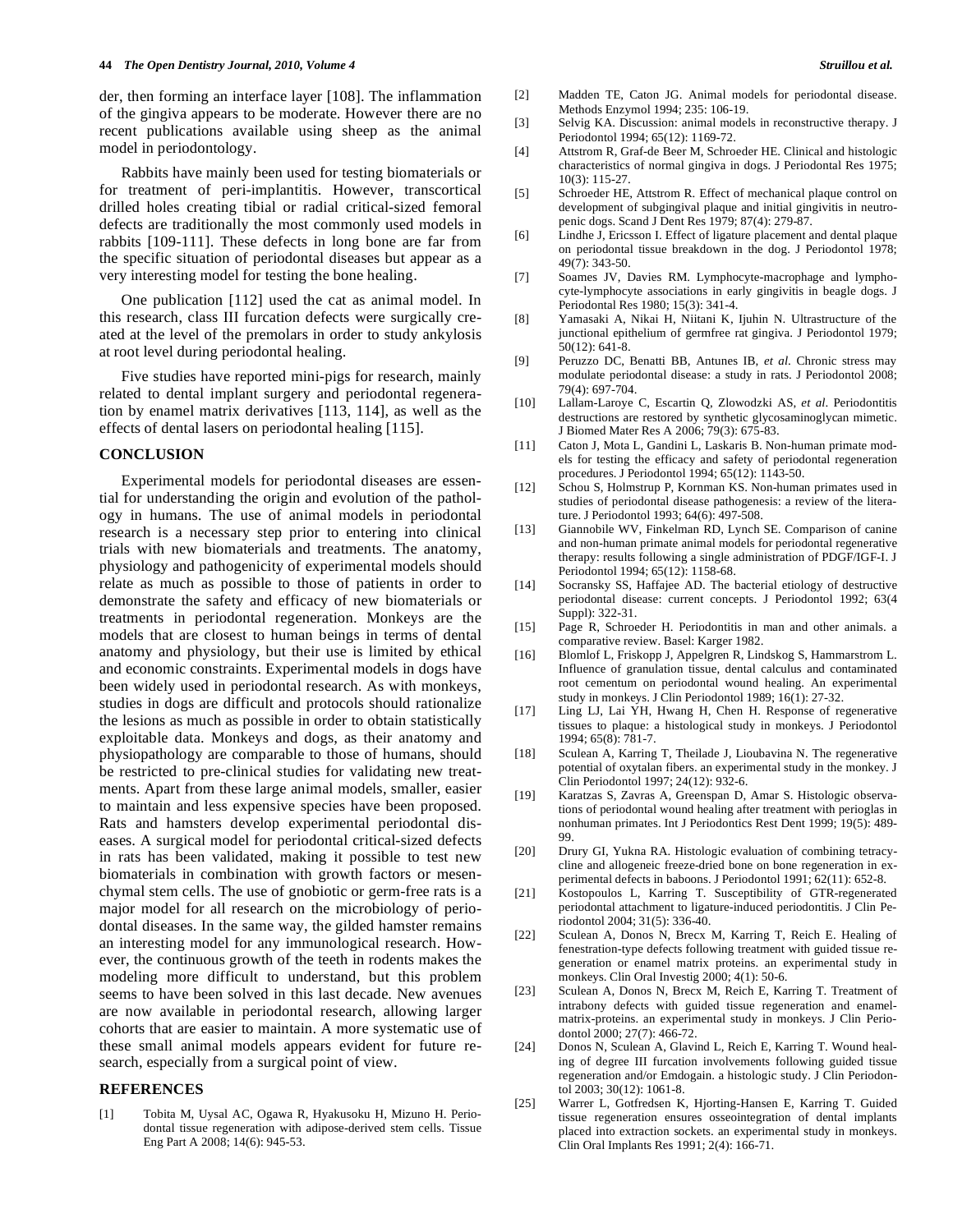- [26] Fritz ME, Braswell LD, Koth D, Jeffcoat M, Reddy M, Cotsonis G. Experimental peri-implantitis in consecutively placed, loaded rootform and plate-form implants in adult *Macaca* mulatta monkeys. J Periodontol 1997; 68(11): 1131-5.
- [27] Hurzeler MB, Quinones CR, Schupbach P. Guided bone regeneration around dental implants in the atrophic alveolar ridge using a bioresorbable barrier. an experimental study in the monkey. Clin Oral Implants Res 1997; 8(4): 323-31.
- [28] Hurzeler MB, Kohal RJ, Naghshbandi J, *et al*. Evaluation of a new bioresorbable barrier to facilitate guided bone regeneration around exposed implant threads. an experimental study in the monkey. Int J Oral Maxillofac Surg 1998; 27(4): 315-20.
- [29] Schou S, Holmstrup P, Jorgensen T, Stoltze K, Hjorting-Hansen E, Wenzel A. Autogenous bone graft and ePTFE membrane in the treatment of peri-implantitis. I.clinical and radiographic observations in cynomolgus monkeys. Clin Oral Implants Res 2003; 14(4): 391-403.
- [30] Schou S, Holmstrup P, Skovgaard LT, Stoltze K, Hjorting-Hansen E, Gundersen HJ. Autogenous bone graft and ePTFE membrane in the treatment of peri-implantitis. II. stereologic and histologic observations in cynomolgus monkeys. Clin Oral Implants Res 2003; 14(4): 404-11.
- [31] Trejo PM, Bonaventura G, Weng D, Caffesse RG, Bragger U, Lang NP. Effect of mechanical and antiseptic therapy on peri-implant mucositis: an experimental study in monkeys. Clin Oral Implants Res 2006; 17(3): 294-304.
- [32] Donos N, Glavind L, Karring T, Sculean A. Clinical evaluation of an enamel matrix derivative in the treatment of mandibular degree II furcation involvement: a 36-month case series. Int J Periodontics Restorative Dent 2003; 23(5): 507-12.
- [33] Sorensen WP, Loe H, Ramfjord SP. Periodontal disease in the beagle dog: a cross sectional clinical study. J Periodontal Res 1980; 15(4): 380-9.
- [34] Egelberg J. Local effect of diet on plaque formation and development of gingivitis in dogs. 3. effect of frequency of meals and tube feeding. Odontol Revy 1965; 16: 50-60.
- [35] Egelberg J. Local effect of diet on plaque formation and development of gingivitis in dogs. I. effect of hard and soft diets. Odontol Revy 1965; 16: 31-41.
- [36] Hamp SE, Lindhe J, Loe H. Experimental periodontitis in the beagle dog. J Periodontal Res 1972; 10: 13-4.
- [37] Lindhe J, Hamp S, Loe H. Experimental periodontitis in the beagle dog. J Periodontal Res 1973; 8(1): 1-10.
- [38] Hamp SE, Hamp M, Olsson SE, Lindberg R, Schauman P. Radiography of spontaneous periodontitis in dogs. J Periodontal Res 1997; 32(7): 589-97.
- [39] Hamp SE, Lindberg R. Histopathology of spontaneous periodontitis in dogs. J Periodontal Res 1977; 12(1): 46-54.
- [40] Page RC, Schroeder HE. Spontaneous chronic periodontitis in adult dogs: a clinical and histopathological survey. J Periodontol 1981; 52(2): 60-73.
- [41] Haney JM, Zimmerman GJ, Wikesjo UM. Periodontal repair in dogs: evaluation of the natural disease model. J Clin Periodontol 1995; 22(3): 208-13.
- [42] Wikesjo UM, Kean CJ, Zimmerman GJ. Periodontal repair in dogs: supraalveolar defect models for evaluation of safety and efficacy of periodontal reconstructive therapy. J Periodontol 1994; 65(12): 1151-7.
- [43] Wikesjo UM, Selvig KA. Periodontal wound healing and regeneration. Periodontol 2000 1999; 19: 21-39.
- [44] Araujo M, Berglundh T, Lindhe J. The periodontal tissues in healed degree III furcation defects. an experimental study in dogs. J Clin Periodontol 1996; 23(6): 532-41.
- [45] Kim CK, Cho KS, Choi SH, Prewett A, Wikesjo UM. Periodontal repair in dogs: effect of allogenic freeze-dried demineralized bone matrix implants on alveolar bone and cementum regeneration. J Periodontol 1998; 69(1): 26-33.
- [46] Koo KT, Polimeni G, Qahash M, Kim CK, Wikesjo UM. Periodontal repair in dogs: guided tissue regeneration enhances bone formation in sites implanted with a coral-derived calcium carbonate biomaterial. J Clin Periodontol 2005; 32(1): 104-10.
- [47] Wikesjo UM, Lim WH, Razi SS, *et al.* Periodontal repair in dogs: a bioabsorbable calcium carbonate coral implant enhances space provision for alveolar bone regeneration in conjunction with guided tissue regeneration. J Periodontol 2003; 74(7): 957-64.
- [48] Wikesjo UM, Qahash M, Thomson RC, *et al*. Space-providing expanded polytetrafluoroethylene devices define alveolar augmentation at dental implants induced by recombinant human bone morphogenetic protein 2 in an absorbable collagen sponge carrier. Clin Implant Dent Relat Res 2003; 5(2): 112-23.
- [49] Wikesjo UM, Xiropaidis AV, Thomson RC, Cook AD, Selvig KA, Hardwick WR. Periodontal repair in dogs: rhBMP-2 significantly enhances bone formation under provisions for guided tissue regeneration. J Clin Periodontol 2003; 30(8): 705-14.
- [50] Araujo MG, Berglundh T, Lindhe J. GTR treatment of degree III furcation defects with 2 different resorbable barriers: an experimental study in dogs. J Clin Periodontol 1998; 25(3): 253-9.
- [51] Araujo MG, Lindhe J. GTR treatment of degree III furcation defects following application of enamel matrix proteins: an experimental study in dogs. J Clin Periodontol 1998; 25(6): 524-30.
- [52] Araujo MG, Berglundh T, Albrekstsson T, Lindhe J. Bone formation in furcation defects: an experimental study in the dog. J Clin Periodontol 1999; 26(10): 643-52.
- [53] Roriz VM, Souza SL, Taba M, Jr., Palioto DB, Grisi MF. Treatment of class III furcation defects with expanded polytetrafluoroethylene membrane associated or not with anorganic bone matrix/synthetic cell-binding peptide: a histologic and histomorphometric study in dogs. J Periodontol 2006; 77(3): 490-7.
- [54] Fernandes JM, Rego RO, Spolidorio LC, Marcantonio RA, Marcantonio Junior E, Cirelli JA. Enamel matrix proteins associated with GTR and bioactive glass in the treatment of class III furcation in dogs. Braz Oral Res 2005; 19(3): 169-75.
- [55] Onodera H, Shibukawa Y, Sugito H, Ota M, Yamada S. Periodontal regeneration in intrabony defects after application of enamel matrix proteins with guided tissue regeneration: an experimental study in dogs. Biomed Res 2005; 26(2): 69-77.
- [56] Pimentel SP, Sallum AW, Saldanha JB, Casati MZ, Nociti FH, Jr., Sallum EA. Enamel matrix derivative versus guided tissue regeneration in the presence of nicotine: a histomorphometric study in dogs. J Clin Periodontol 2006; 33(12): 900-7.
- [57] Sallum EA, Pimentel SP, Saldanha JB, *et al*. Enamel matrix derivative and guided tissue regeneration in the treatment of dehiscencetype defects: a histomorphometric study in dogs. J Periodontol 2004; 75(10): 1357-63.
- [58] Saito E, Saito A, Kawanami M. Favorable healing following space creation in rhBMP-2-induced periodontal regeneration of horizontal circumferential defects in dogs with experimental periodontitis. J Periodontol 2003; 74(12): 1808-15.
- [59] Miranda LA, Gomes SC, Soares IJ, Oppermann RV. A resinmodified glass ionomer cement barrier for treating degree II furcation defects: a pilot study in dogs. Acta Odontol Scand 2006; 64(1): 37-41.
- [60] Sakata J, Abe H, Ohazama A, *et al.* Effects of combined treatment with porous bovine inorganic bone grafts and bilayer porcine collagen membrane on refractory one-wall intrabony defects. Int J Periodont Restorat Dent 2006; 26(2): 161-9.
- [61] Kim CS, Choi SH, Chai JK, *et al*. Periodontal repair in surgically created intrabony defects in dogs: influence of the number of bone walls on healing response. J Periodontol 2004; 75(2): 229-35.
- [62] Tal H, Pitaru S, Moses O, Kozlovsky A. Collagen gel and membrane in guided tissue regeneration in periodontal fenestration defects in dogs. J Clin Periodontol 1996;  $23(1)$ : 1-6.
- [63] Tal H, Artzi Z, Moses O, Nemcovsky C, Kozlovsky A. Guided periodontal regeneration using bilayered collagen membranes and bovine bone mineral in fenestration defects in the canine. Int J Periodont Restorat Dent 2005; 25(5): 509-18.
- [64] Caplanis N, Lee MB, Zimmerman GJ, Selvig KA, Wikesjo UM. Effect of allogenic freeze-dried demineralized bone matrix on guided tissue regeneration in dogs. J Periodontol 1998; 69(8): 851- 6.
- [65] Dogan A, Ozdemir A, Kubar A, Oygur T. Healing of artificial fenestration defects by seeding of fibroblast-like cells derived from regenerated periodontal ligament in a dog: a preliminary study. Tissue Eng 2003; 9(6): 1189-96.
- [66] Klepp M, Hinrichs JE, Eastlund T, Schaffer EM. Histologic evaluation of demineralized freeze-dried bone allografts in barrier membrane covered periodontal fenestration wounds and ectopic sites in dogs. J Clin Periodontol 2004; 31(7): 534-44.
- [67] Vastardis S, Yukna RA, Mayer ET, Atkinson BL. Periodontal regeneration with peptide-enhanced anorganic bone matrix in particulate and putty form in dogs. J Periodontol 2005; 76(10): 1690-6.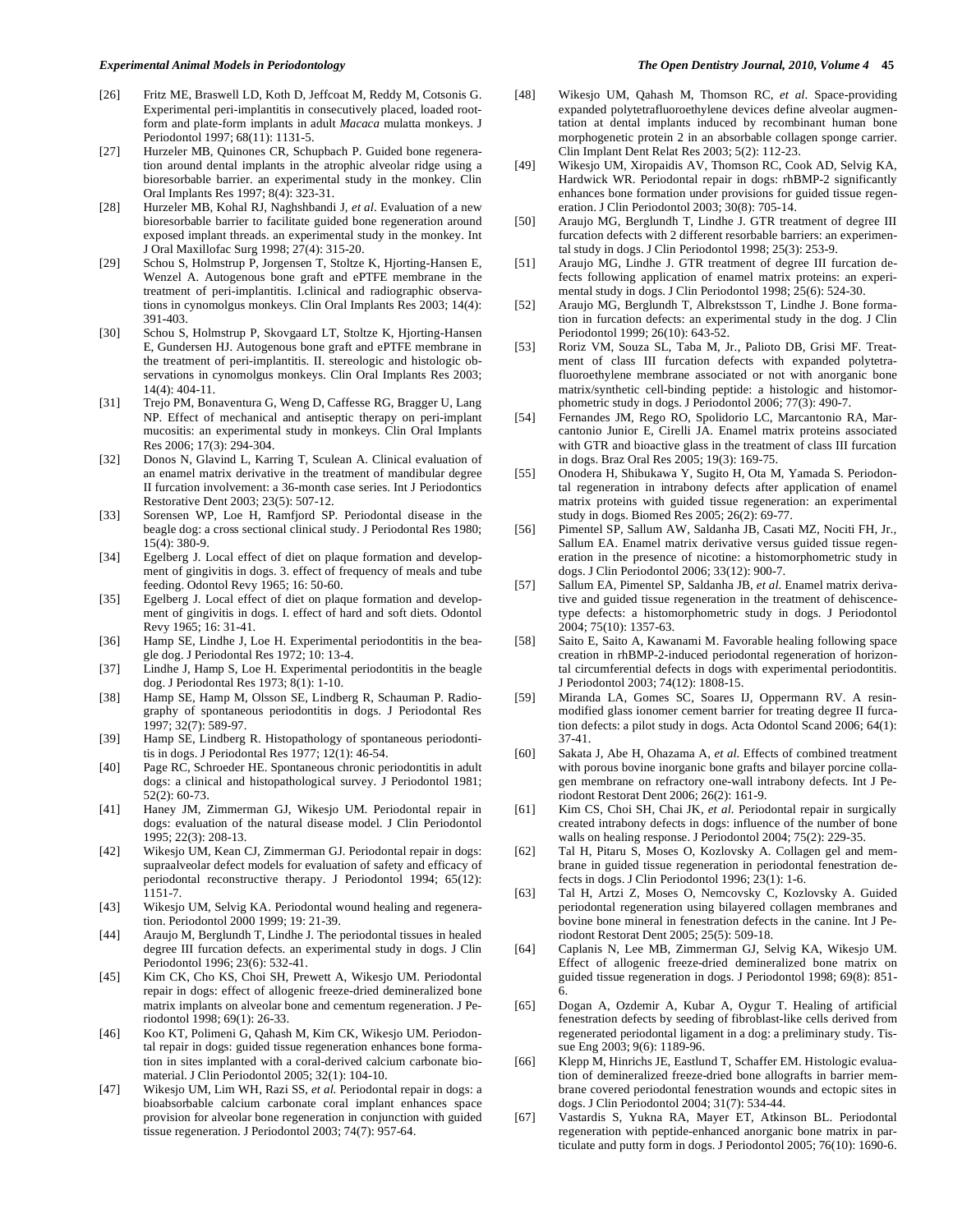- [68] da Silva Pereira SL, Sallum AW, Casati MZ, *et al*. Comparison of bioabsorbable and non-resorbable membranes in the treatment of dehiscence-type defects: a histomorphometric study in dogs. J Periodontol 2000; 71(8): 1306-14.
- [69] Weng D, Hurzeler MB, Quinones CR, Pechstadt B, Mota L, Caffesse RG. Healing patterns in recession defects treated with ePTFE membranes and with free connective tissue grafts: a histologic and histometric study in the beagle dog. J Clin Periodontol 1998; 25(3): 238-45.
- [70] Casati MZ, Sallum EA, Caffesse RG, Nociti FH, Jr., Sallum AW, Pereira SL. Guided tissue regeneration with a bioabsorbable polylactic acid membrane in gingival recessions: a histometric study in dogs. J Periodontol 2000; 71(2): 238-48.
- [71] Guiha R, el Khodeiry S, Mota L, Caffesse R. Histological evaluation of healing and revascularization of the subepithelial connective tissue graft. J Periodontol 2001; 72(4): 470-8.
- [72] Kinoshita A, Oda S, Takahashi K, Yokota S, Ishikawa I. Periodontal regeneration by application of recombinant human bone morphogenetic protein-2 to horizontal circumferential defects created by experimental periodontitis in beagle dogs. J Periodontol 1997; 68(2): 103-9.
- [73] Holland M, Boring JG, Boyle CR, Pickrum HM, Jeffcoat MK. Radiographic bone loss correlations and technetium-99m-MDP bone uptake in ligature-induced periodontal disease in the beagle. Vet Radiol Ultrasound 1998; 39(4): 366-74.
- [74] Elharar F, Rodriguez HJ, Benque EP, Caffesse RG. Guided tissue regeneration with bioabsorbable and expanded polytetrafluoroethylene barrier membranes in the treatment of naturally occurring periodontal defects in dogs. J Periodontol 1998; 69(11): 1218-28.
- [75] Lekovic V, Klokkevold PR, Kenney EB, Dimitrijelic B, Nedic M, Weinlaender M. Histologic evaluation of guided tissue regeneration using 4 barrier membranes: a comparative furcation study in dogs. J Periodontol 1998; 69(1): 54-61.
- [76] Clergeau LP, Danan M, Clergeau-Guerithault S, Brion M. Healing response to anorganic bone implantation in periodontal intrabony defects in dogs. Part I. Bone regeneration: a microradiographic study. J Periodontol 1996; 67(2): 140-9.
- [77] Hayashi C, Kinoshita A, Oda S, Mizutani K, Shirakata Y, Ishikawa I. Injectable calcium phosphate bone cement provides favorable space and a scaffold for periodontal regeneration in dogs. J Periodontol 2006; 77(6): 940-6.
- [78] Mellonig JT, Nevins M, Sanchez R. Evaluation of a bioabsorbable physical barrier for guided bone regeneration. part II. material and a bone replacement graft. Int J Periodont Restorat Dent 1998; 18(2): 129-37.
- [79] Mellonig JT, Nevins M, Sanchez R. Evaluation of a bioabsorbable physical barrier for guided bone regeneration. Part I. Material alone. Int J Periodont Restorat Dent 1998; 18(2): 139-49.
- [80] Machado MA, Stefani CM, Sallum EA, Sallum AW, Tramontina VA, Nociti Junior FH. Treatment of ligature-induced periimplantitis defects by regenerative procedures: a clinical study in dogs. J Oral Sci 1999; 41(4): 181-5.
- [81] Nociti FH, Jr., Caffesse RG, Sallum EA, Machado MA, Stefani CM, Sallum AW. Evaluation of guided bone regeneration and/or bone grafts in the treatment of ligature-induced peri-implantitis defects: a morphometric study in dogs. J Oral Implantol 2000; 26(4): 244-9.
- [82] Nociti FH, Jr., Cesco De Toledo R, Machado MA, Stefani CM, Line SR, Goncalves RB. Clinical and microbiological evaluation of ligature-induced peri-implantitis and periodontitis in dogs. Clin Oral Implants Res 2001; 12(4): 295-300.
- [83] Artzi Z, Givol N, Rohrer MD, Nemcovsky CE, Prasad HS, Tal H. Qualitative and quantitative expression of bovine bone mineral in experimental bone defects. Part 2: morphometric analysis. J Periodontol 2003; 74(8): 1153-60.
- [84] Schwarz F, Herten M, Sager M, Bieling K, Sculean A, Becker J. Comparison of naturally occurring and ligature-induced periimplantitis bone defects in humans and dogs. Clin Oral Implants Res 2007; 18(2): 161-70.
- [85] Hasegawa N, Kawaguchi H, Hirachi A, *et al*. Behavior of transplanted bone marrow-derived mesenchymal stem cells in periodontal defects. J Periodontol 2006; 77(6): 1003-7.
- [86] Murano Y, Ota M, Katayama A, Sugito H, Shibukawa Y, Yamada S. Periodontal regeneration following transplantation of proliferating tissue derived from periodontal ligament into class III furcation defects in dogs. Biomed Res 2006; 27(3): 139-47.
- [87] Mizuno H, Hata K, Kojima K, Bonassar LJ, Vacanti CA, Ueda M. A novel approach to regenerating periodontal tissue by grafting autologous cultured periosteum. Tissue Eng 2006; 12(5): 1227-335.
- [88] Nakahara T, Nakamura T, Kobayashi E, *et al*. *In situ* tissue engineering of periodontal tissues by seeding with periodontal ligament-derived cells. Tissue Eng 2004; 10(3-4): 537-44.
- [89] Listgarten MA. Similarity of epithelial relationships in the gingiva of rat and man. J Periodontol 1975; 46(11): 677-80.
- [90] Guessous F, Huynh C, N'Guyen H, *et al*. An animal model for the assessment of gingival lesions. J Pharmacol Toxicol Methods 1994; 32(3): 161-7.
- [91] Klausen B. Microbiological and immunological aspects of experimental periodontal disease in rats: a review article. J Periodontol 1991; 62(1): 59-73.
- [92] Garant PR, Cho MI. Histopathogenesis of spontaneous periodontal disease in conventional rats. II. Ultrastructural features of the inflamed subepithelial connective tissue. J Periodontal Res 1979; 14(4): 310-22.
- [93] Garant PR, Cho MI. Histopathogenesis of spontaneous periodontal disease in conventional rats. I. Histometric and histologic study. J Periodontal Res 1979; 14(4): 297-309.
- [94] Listgarten MA, Johnson D, Nowotny A, Tanner AC, Socransky SS. Histopathology of periodontal disease in gnotobiotic rats monoinfected with Eikenella corrodens. J Periodontal Res 1978; 13(2): 134-48.
- [95] King GN, King N, Cruchley AT, Wozney JM, Hughes FJ. Recombinant human bone morphogenetic protein-2 promotes wound healing in rat periodontal fenestration defects. J Dent Res 1997; 76(8): 1460-70.
- [96] Huang KK, Shen C, Chiang CY, Hsieh YD, Fu E. Effects of bone morphogenetic protein-6 on periodontal wound healing in a fenestration defect of rats. J Periodontal Res 2005; 40(1): 1-10.
- [97] Nemcovsky CE, Zahavi S, Moses O, *et al*. Effect of enamel matrix protein derivative on healing of surgical supra-infrabony periodontal defects in the rat molar: a histomorphometric study. J Periodontol 2006; 77(6): 996-1002.
- [98] Stavropoulos A, Kostopoulos L, Nyengaard JR, Karring T. Deproteinized bovine bone (Bio-Oss) and bioactive glass (Biogran) arrest bone formation when used as an adjunct to guided tissue regeneration (GTR): an experimental study in the rat. J Clin Periodontol 2003; 30(7): 636-43.
- [99] Eslami B, Behnia H, Javadi H, Khiabani KS, Saffar AS. Histopathologic comparison of normal and hyperplastic condyles. Oral Surg Oral Med Oral Pathol Oral Radiol Endod 2003; 96(6): 711-7.
- [100] Eggert FM, Germain JP, Cohen B. The gingival epithelium of rodent molars with limited eruption. Acta Anat (Basel) 1980; 107(3): 297-306.
- [101] Baron R, Saffar JL. A quantitative study of bone remodeling during experimental periodontal disease in the golden hamster. J Periodontal Res 1978; 13(4): 309-15.
- [102] Harper DS, Mann PH, Regnier S. Measurement of dietary and dentifrice effects upon calculus accumulation rates in the domestic ferret. J Dent Res 1990; 69(2): 447-50.
- [103] Mann PH, Harper DS, Regnier S. Reduction of calculus accumulation in domestic ferrets with two dentifrices containing pyrophosphate. J Dent Res 1990; 69(2): 451-3.
- [104] Weinberg MA, Bral M. Laboratory animal models in periodontology. J Clin Periodontol 1999; 26(6): 335-40.
- [105] Padgett GA, Leader RW, Gorham JR, O'Mary CC. The familial occurrence of the chediak-higashi syndrome in mink and cattle. Genetics 1964; 49: 505-12.
- [106] Lavine WS, Page RC, Padgett GA. Host response in chronic periodontal disease. V. the dental and periodontal status of mink and mice affected by chediak-higashi syndrome. J Periodontol 1976; 47(11): 621-35.
- [107] Gilmore ND, Glickman I. Some age changes in the periodontium of the albino mouse. J Dent Res 1959; 38: 1195-206.
- [108] Cutress TW. Histopathology of periodontal disease in sheep. J Periodontol 1976; 47(11): 643-50.
- [109] Aaboe M, Pinholt EM, Hjorting-Hansen E. Unicortical critical size defect of rabbit tibia is larger than 8 mm. J Craniofac Surg 1994; 5(3): 201-3.
- [110] Johnson MW, Sullivan SM, Rohrer M, Collier M. Regeneration of peri-implant infrabony defects using PerioGlas: a pilot study in rabbits. Int J Oral Maxillofac Implants 1997; 12(6): 835-9.